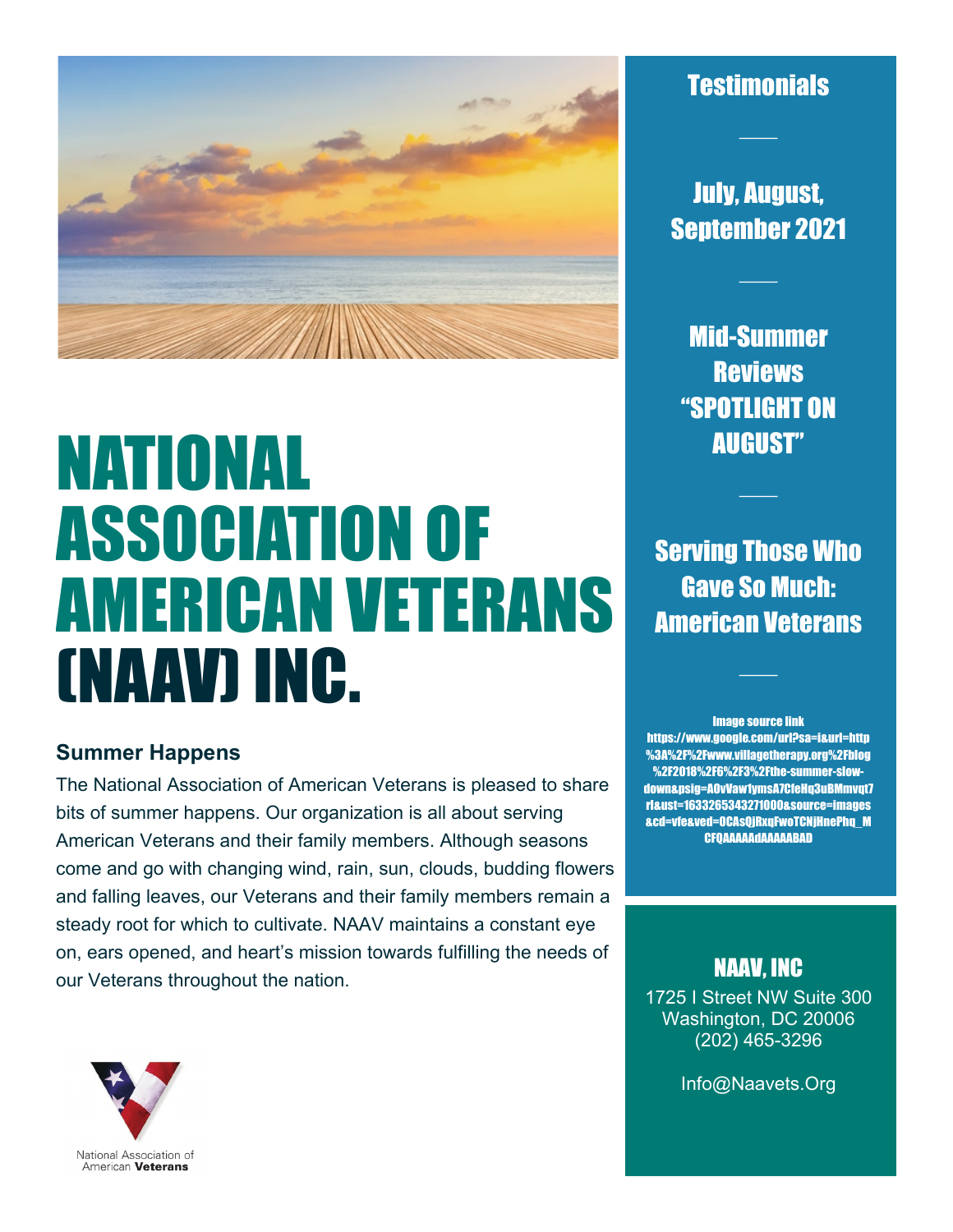# Summertime Happens… NAAV July, August, September Testimonies

NAAV is pleased to share actions, activities, and resources spread out over the summer months in response to the needs of our Veterans and their family members. With your support and the sponsorship of other, we have positive testimonies to report despite the continued devastation of COVID-19 pandemic, national disaster, and heightened crime wave, among other notable national and international (including economic and military) situations. NAAV does not measure in quantity, rather it's the quality of service and beneficial results that drive our measure of dedication and success.

# July Tells the Story: Meeting Needs

#### -**NAAV, Inc. provided mortgage emergency assistance to Johnnie (US Army Veteran) and Hattie Miller of Sandersville, GA in July 2021 -**

"Thanks, NAAV for your continued support and assistance. We are very thankful and appreciate your services." – Johnnie & Hattie, Sandersville, GA

#### **-Disabled Veteran help with receiving his Social Security Benefits in a timely manner and other health related concerns –**

"Thank you, NAAV, Inc. for providing your resources, referrals, and guidance for receiving dental care in a timely manner. Again, thanks for your financial support during my stay at the Motel in Spotsylvania, VA. Your assistance is greatly appreciated!" -- Dennis Washington, Spotsylvania, VA

#### **-Female Veteran Affected by COVID-19 Pandemic Outbreak receives Support from NAAV, Inc. -**

"Thanks, NAAV, Inc. for providing your resources and referrals which enabled me to get my gas/power turned on and three months paid on my rent due to my unemployment due to COVID-19 pandemic outbreak in 2020. In addition, thank you for paying to have my water turn back on the same day! I am very thankful to the Lord God and your organization for your assistance! Praise the LORD!" -- Asia Taylor, Veteran, Leavenworth, KS

#### **-Veteran and his Spouse in receive emergency assistance from NAAV, Inc., with support from the Home Depot in Sacramento, CA-**

"Thank you NAAV, Inc. and the Home Depot for providing emergency assistance for our home, e.g., most needed washer/dryer, dishwasher, and indoor fan and help with submission of a home grant for a new roof and home air conditioner that were both beyond repair. Thanks again for the indoor fan to help keep us cool in Sacramento, CA during these hot summer months!" - Donald (Navy Veteran) and Spouse Deborah Ramsey, Sacramento, CA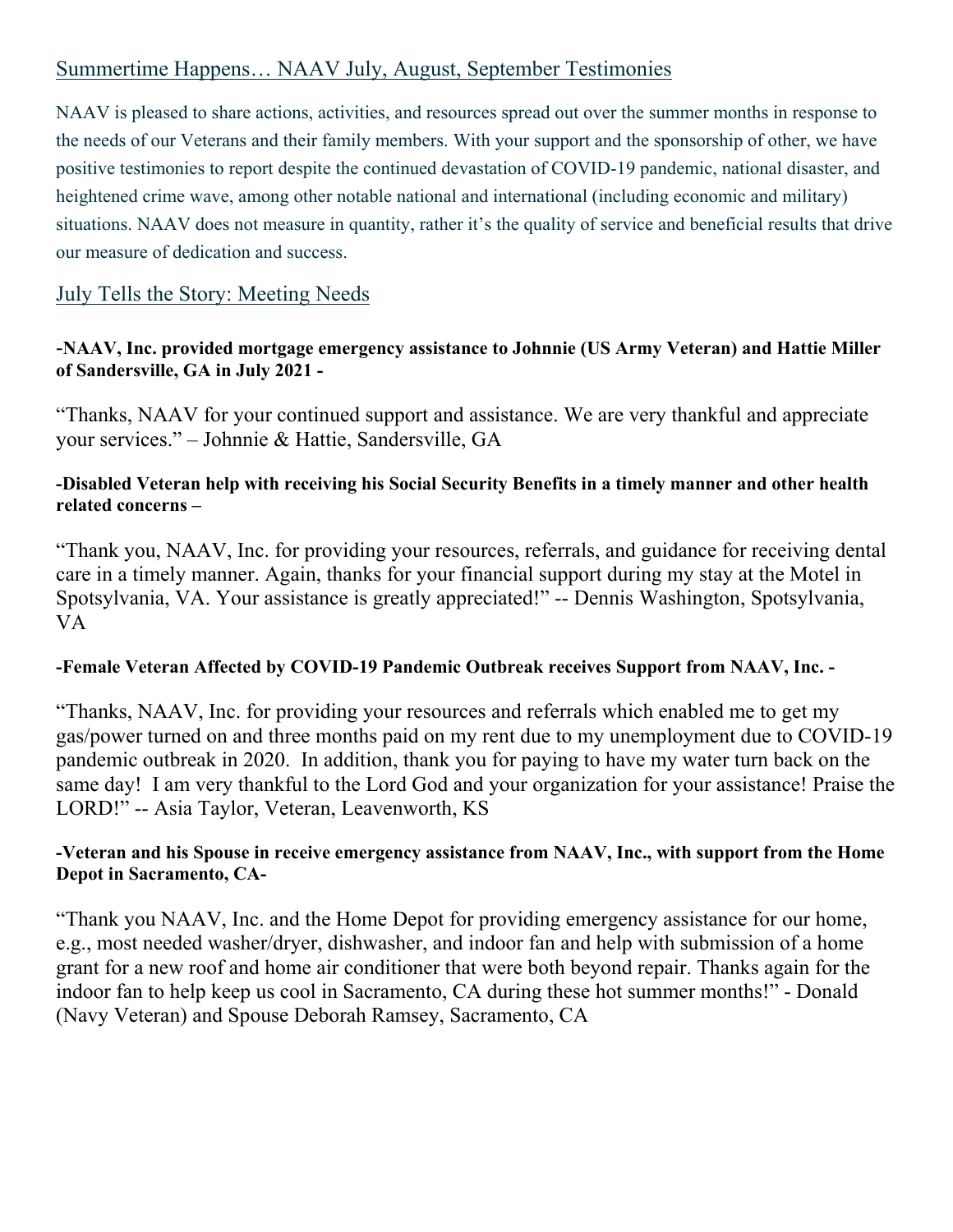# **Spotlight on August Redemption and Featured Revelations:**



# **NAAV provided emergency mortgage assistance and financial counseling via our NAAV Advisor Mary Sprague on August 24-26, 2021.**

Johnnie (Veteran) and Hattie Miller of Sandersville, GA

 $\overline{a}$ 

*"First thing I will say is, oh how I love Jesus and all His many wonderful blessings. He reach way down and pick me up out of the miry clay. I thank Him for beginning a good work in me and my wife. I know He's going to see to it that we finish it in Jesus' name.* 

*Now I thank my Heavenly Father for Ms. Constance Burns and for letting me get to know her. Ms. Burns is truly a faithful servant of the Great High Priest. She is gifted with great wisdom, love, and patience. Those are the qualities that was needed for her to help me find my way and get back on the right path. The path that I know my Heavenly Father intended for me to be on.* 

*Being a born again child of God I know I am supposed to be a lender and not a borrower. But I did things like a lot of my fellow Christians brothers & sisters do. I was doing things my way and thinking it was about me. So I ended up getting myself into a bad place financially. I mean I would pay-off one loan and get another soon after. I was splurging my money on unnecessary things instead of using my money on the important things. My wife have threatened to leave me numerous times during our 25 years of marriage. She keeps on forgiving me through it all and is still by my side. I thank my Heavenly Father for bringing me & my wife Hattie Pearl together because* 

<span id="page-2-0"></span><sup>1</sup> https://media.istockphoto.com/vectors/stage-spot-light-shining-down-with-particles-in-the-air-vectorid468505302?k=6&m=468505302&s=170667a&w=0&h=SUTqviladeKNudb\_XQH-Hcww8zXPmPaIoS9Uj6Y5uEs=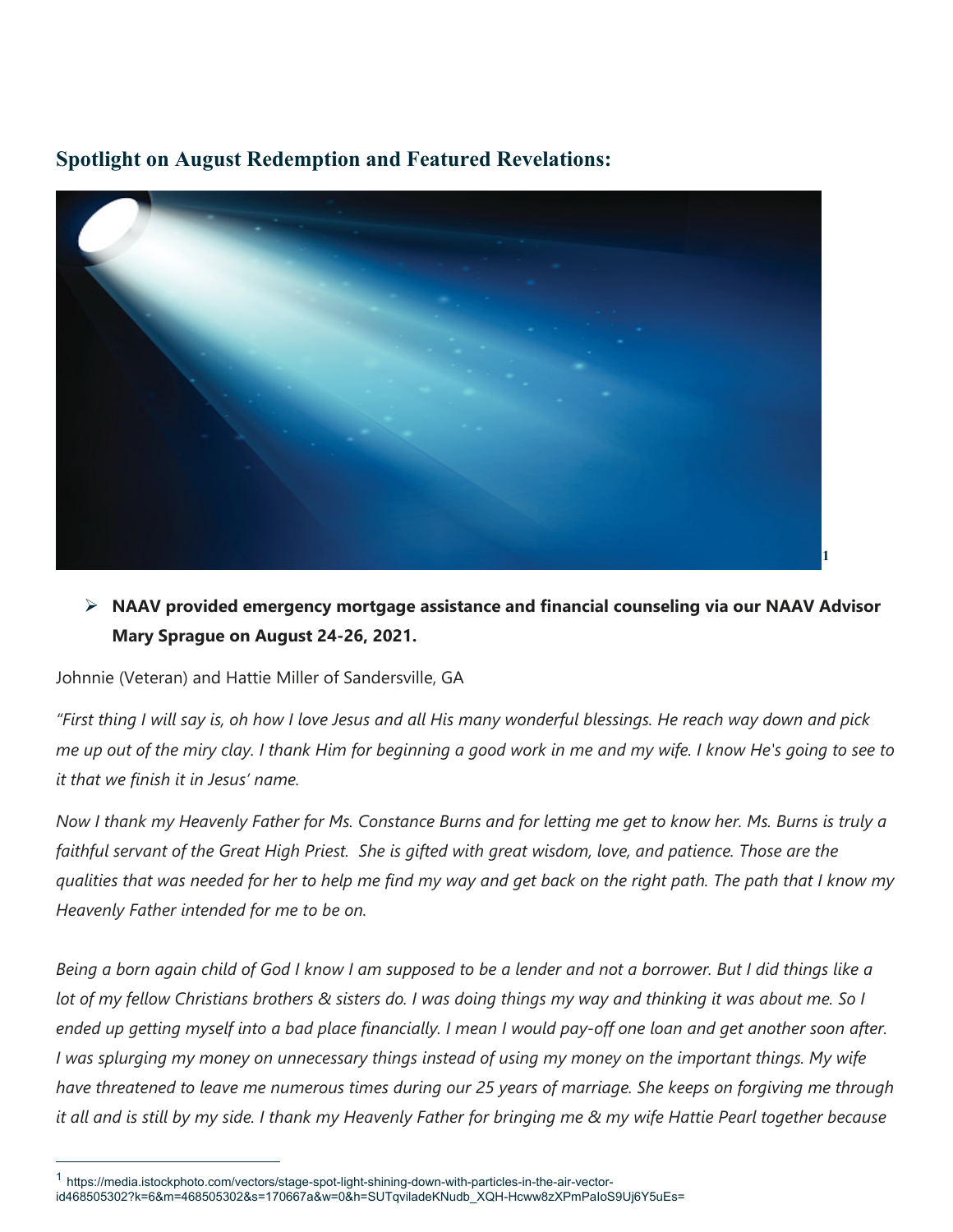*He is the One who is keeping us together. I thank God we're equally yoked together as Christians. To that I will say: What God has put together let no man put asunder.*

*Finally my journey is a blessed one, it just the wrong decisions I've made by not letting the Holy Spirit lead & guide me. My priorities was way out of place. Almost lost my home, my marriage, and my peace of mind. But thanks be to God, my wife, my church family, and Ms. Constance Burns, I am back on track. I am redeemed thank God. Kinda feel like the situation with the prodigal son being welcome back home by his father."* Sincerely Thanks, Johnnie & Hattie Pearl

#### **SSG Andre Bell, U.S. Army OIF Columbus, GA**

 *"I am writing this to inform I'm everyone who is a Veteran, Disabled Veteran or a retired Veteran. I understand there are a lot of organizations out here who say they can and will help you, but unfortunately if you are like me in one way or another it is not easy.*

*You don't need help with school because you're not in school there's a united school and the healthcare you have is paying for most of your health care, which in turn is a good thing to get help with and people do need help.*

*Meanwhile, when you need help with bills whether it's rent, car payment insurance, or power bill and I want to say I am grateful for the National Association of American Veterans, Inc. (NAAV) based out of Washington DC. They helped me through a lot of emergency situations and problems that disabled Veterans are going through. NAAV wants to help more vets and do more. Unfortunately, donations have been low due to the COVID-19 pandemic outbreak so if you want to donate to them this is the organization I will highly recommend. NAAV help more people and they're doing more for vets of all kinds than a lot of big name organizations who claim they're doing more than they are.*

*I'm not one just to accept what someone tells me so look them up yourself, even give them a call and you will see exactly what I'm talking about please donate today to them so they can help other vets like myself and others so we can try to build each other up and know we're not alone. THANK YOU!"*

# **Spouse of a Disabled American Veteran: Why I support the Non-profit Organization, The National Association of American Veterans, Inc. (NAAV)**

*"The NAAV plays a vital role in building healthy military and Veteran families who are most in need, across the nation and worldwide. They provide critical services and information that contribute to the economic stability and mobility. The NAAV strengthens military and Veterans families most in need in*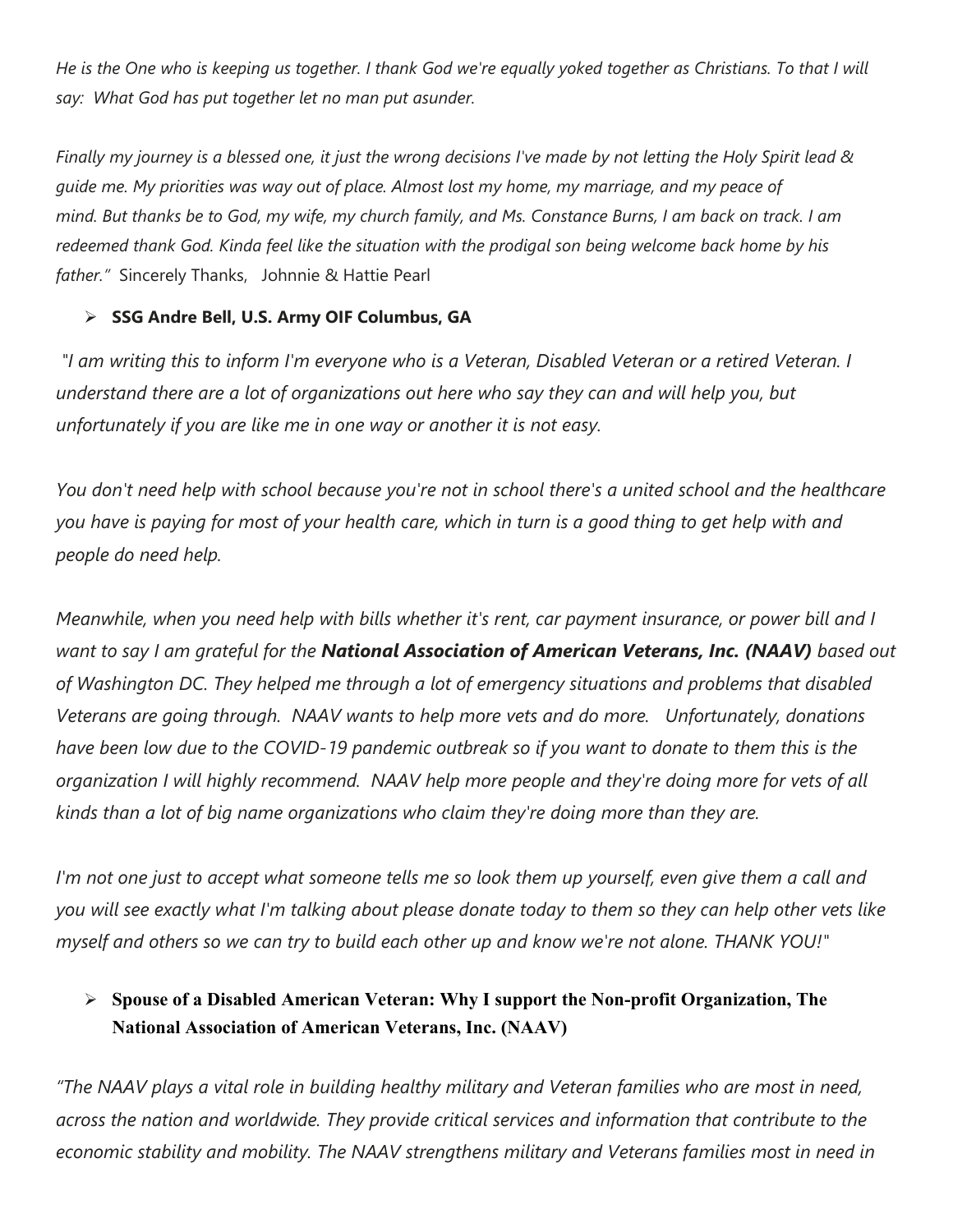*other ways." Non-profit leaders are the voice of the people they serve! Mrs. Johnson*



#### **August 2021 spotlight continues**… [2](#page-4-0)

Female Veteran Receives Emergency Assistance from NAAV, Inc.

*"Thank you NAAV, Inc. for paying my water bill on Friday, August 20, 2021. I am a female Veteran affected by COVID-19 with loss of job and returning only two weeks ago to learn that the agency that promised to help me said they could not until mid-September 2021. I called NAAV, Inc. and my water was turned on in less than 4 hours! Praise the LORD! Praise the LORD! I am very grateful to NAAV, Inc. and its CEO for providing immediate emergency assistance."* -- A. Taylor, Leavenworth, Kansas

*"Thanks NAAV for providing VA claims/benefits assistance for my service-connected claims currently pending a decision from the VA Rating Committee and my attorney referred to me by NAAV, Inc. I am 89 years old and sincerely appreciated your support in obtaining my VA pension in 2017. I am very grateful to have your support and professional assistance."* -- R. Neville, Temple Hills, Maryland

#### **For it is good to give thanks in all things great and small ~**

*"Blessings to you Ms. Burns, and good morning. You know, my mother has always told me that God is an on time God. Thanks to his servant you, and the NAAV, my prayers were answered. I know it was God because I didn't tell you what was needed. But God knew, and he's an on time God! So I want to thank Him, you, and the NAAV for helping me in my time of need. Now I can relax and have my surgeries and not worry about food." Lola, Caregiver of Gulf War Veteran, Upper Marlboro, Maryland*

 **NAAV Provides Emergency to Veteran Most in Need –**  "Thank you NAAV, Inc. and your CEO for ensuring that my water and gas were not turned off on the 5th of August 2021. Thanks for your emergency assistance and financial support to those who served and most in need of your services." -- Clifford D. Gunkel, Burgin, KY

<span id="page-4-0"></span> $\overline{a}$ 2 https://thumbs.dreamstime.com/b/white-spotlight-shining-colorful-background-vector-illustration-65305666.jpg